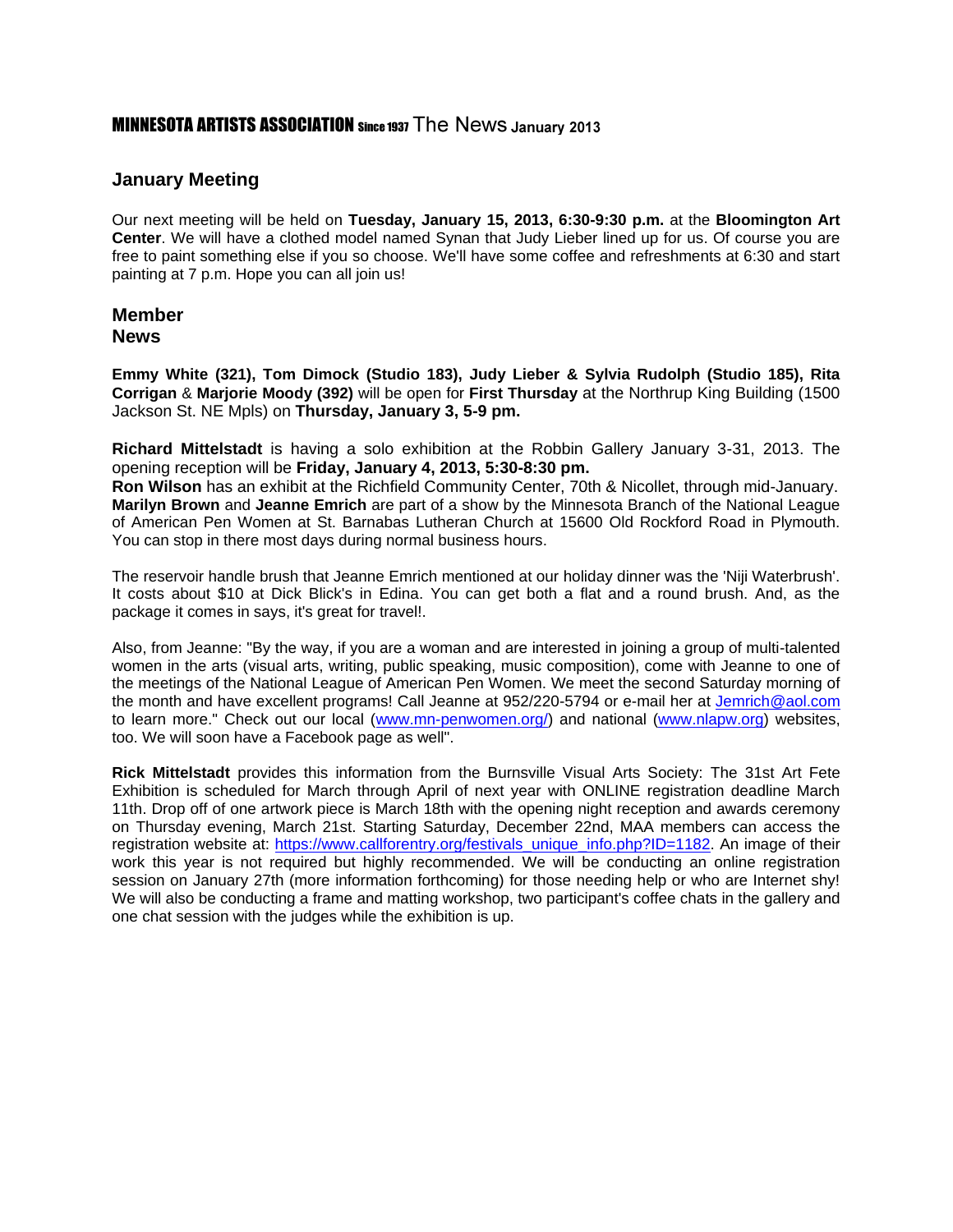#### **MAA's Creative Heart: Art as Portraiture!** By Terrie Christian 12/19/12

While the food was delicious and I went back for a second helping of a wonderful fresh couscous salad, the best thing about the Potluck, Show and Tell is being with each other and the sharing that happens. Show and Tell has always been my favorite thing about our MAA events. It is a time the artists speak about their own art and I have felt for many years that MAA is so welcoming of all the many different ways our artists have of use of materials and styles. The art itself tells a story, but by speaking of our own it opens a whole new understanding of who we are as people. Some time ago, I learned a definition of hospitality, that it is "making room for someone to be their authentic self".

For years I did portraits in a realistic way. I loved capturing the essence of someone whether I know them or not. Last night, some of our artists brought wonderful portraits of both people and animals. One person brought a face that she described as a mask and described how we all wear masks, different ones depending on the company we are in. This is true in my own experience, and I have a small collection of masks in my home.

During the Show and Tell artists shared how they came to do art; what inspired them; how much their lives are enriched by hanging out with other artists. How they are frustrated with their art; how they resolve problems; new paths they are taking; how one thing can lead to another and how much fun they are having.

What I have come to realize is that all art is a portrait of some part of us. It is a journey that reveals to ourselves who we are at any moment in time. It is also nostalgia. Some artists that paint landscapes talked lovingly of the site they were painting such as a love for a Minnesota River valley with tall grasses, a childhood in a military family with a recent painting of the homes of officers at Fort Snelling. One artist visited a public garden near St. Cloud that inspired a painting that is more representational and another that is abstract. One described how the light in a wooded scene captured her to paint the piece that she brought and how the shadows were such an important part of the image. Some artists are making things other than paintings and we had a carver and a painter who also has other creative endeavors including jewelry making in our midst. Some are writers and painters and invited us to other events that include both. There was also discussion of materials and how they change and what we need to do to make them work for us. Creativity abounds!

For me, I have moved from the tight and controlled during my portrait days to a love of uncontrolled and letting the paint tell me where to go. My favorite medium is watercolor and in early classes that I took there were rules such as never use Payne's grey, blooms are undesirable and you must mix your own blacks. These days blooms are one of my favorite things. I love to get the whole paper wet, charge in several different colors, sometimes including grey and black right out of the well and watch all the colors spread and mix together themselves. Most times, my black is a sharpie marker. I am having much more fun now, although I am still proud of my ability to do a credible traditional portrait. I also paint out of my head almost exclusively now and often do not even have a plan when I sit down to paint. I consider myself a colorist, and all are included, some more favorite than others. Grey and black are welcome and I do not think of it as a lack of color but as a different palette that has a different mood than the "brights". At the recent Plymouth Arts Fair I found that some that were in this neutral color category were chosen as favored more than my more "colorful" stuff. Who knew? Two of these are gone already, chosen as gifts by friends who had a choice of several that included ones that fit the more traditional definition of colorful. One thing I know for myself as a Minnesotan is that I love the winter palette and the structure of bare trees.